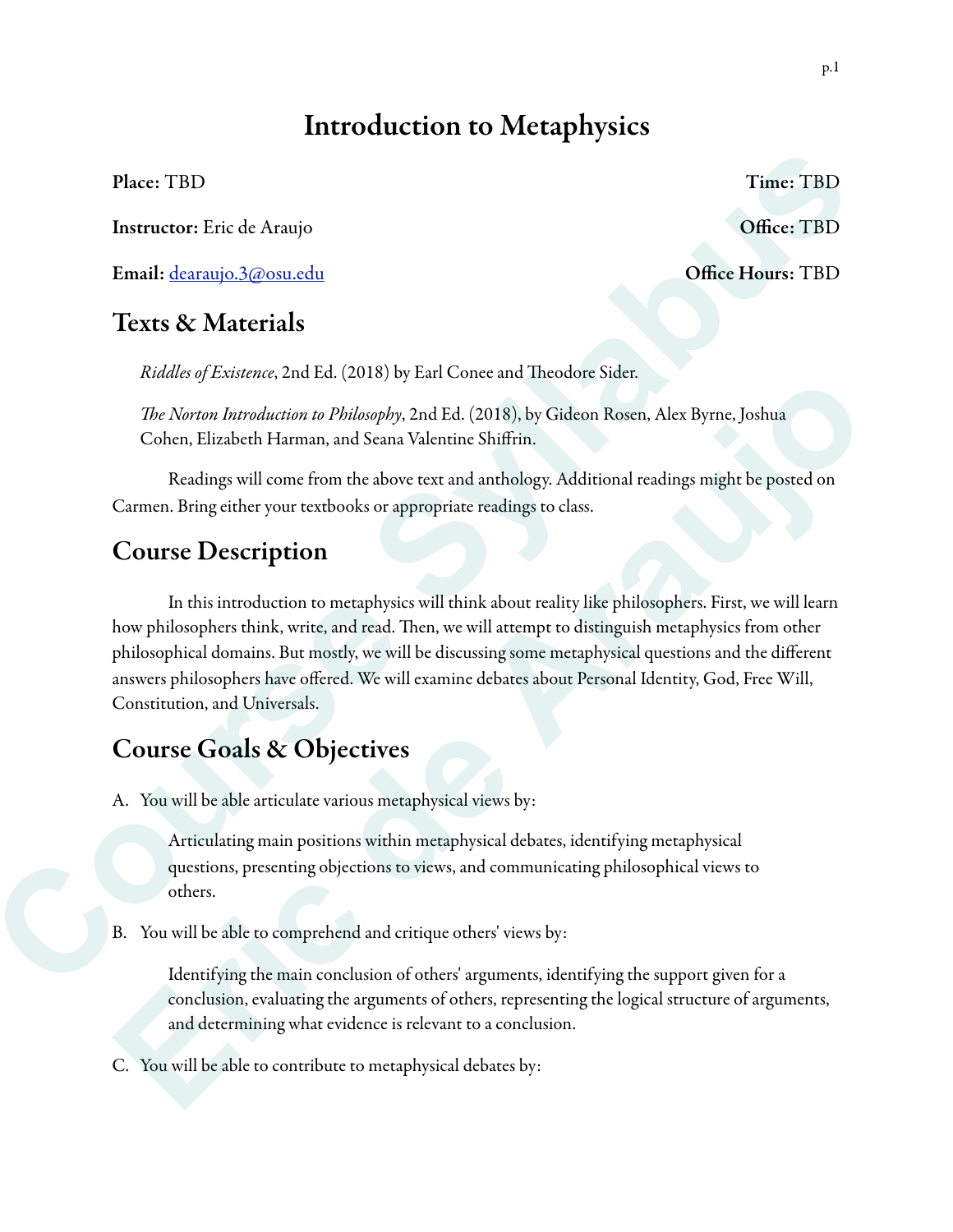Articulating main positions within metaphysical debates, constructing an original argument, identifying the main conclusion of others' arguments, identifying the support given for a conclusion, evaluating the arguments of others, communicating philosophical views to others, and anticipating and defending views from objections.

## Schedule

#### *Schedule of Readings*

|  |                           | argument, identifying the main conclusion of others' arguments, identifying the support<br>given for a conclusion, evaluating the arguments of others, communicating<br>philosophical views to others, and anticipating and defending views from objections.                                                                                                                                                                                                                             |                |
|--|---------------------------|------------------------------------------------------------------------------------------------------------------------------------------------------------------------------------------------------------------------------------------------------------------------------------------------------------------------------------------------------------------------------------------------------------------------------------------------------------------------------------------|----------------|
|  | Schedule                  |                                                                                                                                                                                                                                                                                                                                                                                                                                                                                          |                |
|  | Schedule of Readings      | Here is the schedule we hope to follow. The first table lists the topics and associated readings.<br>Riddles of Existence is abbreviated as Riddles and The Norton Introduction to Philosophy as Norton. You<br>should read the material before the first day of discussion. Reading quizzes are due the day of the<br>assigned reading. The second table lists when major assignments are due and when exams will occur. The<br>schedule is subject to change as the course progresses. |                |
|  | Topic                     | Reading                                                                                                                                                                                                                                                                                                                                                                                                                                                                                  | Day            |
|  | Philosophy<br>& Arguments | Chapter 1 in Norton                                                                                                                                                                                                                                                                                                                                                                                                                                                                      | $\mathfrak{2}$ |
|  |                           | Introduction to Riddles                                                                                                                                                                                                                                                                                                                                                                                                                                                                  |                |
|  |                           | Chapter 1 in Riddles                                                                                                                                                                                                                                                                                                                                                                                                                                                                     |                |
|  | Personal<br>Identity      | Introduction to Chapter 11 in Norton                                                                                                                                                                                                                                                                                                                                                                                                                                                     | 3              |
|  |                           | "The Dualist Theory, from Personal Identity," Richard Swinburne in Chapter<br>11 of Norton (p. 513)                                                                                                                                                                                                                                                                                                                                                                                      | $\overline{4}$ |
|  |                           | "Personal Identity, from Reasons and Persons," Derek Parfit in Chapter 11 of<br><i>Norton</i> (p. 520)                                                                                                                                                                                                                                                                                                                                                                                   | 5              |
|  |                           | "The Self and the Future," Bernard Williams in Chapter 11 of Norton (p. 533)                                                                                                                                                                                                                                                                                                                                                                                                             | 6              |
|  |                           | Chapter 4 in Riddles                                                                                                                                                                                                                                                                                                                                                                                                                                                                     | $\overline{7}$ |
|  |                           | Introduction to Chapter 1 in Norton                                                                                                                                                                                                                                                                                                                                                                                                                                                      |                |
|  |                           | "The Ontological Argument, from Proslogion," Anselm of Canterbury in<br>Chapter 1 of Norton (p. 80)                                                                                                                                                                                                                                                                                                                                                                                      | 8              |
|  | God                       | "The Five Ways, from Summa Theologica," Thomas Aquinas in Norton (p. 13)                                                                                                                                                                                                                                                                                                                                                                                                                 | 9              |
|  |                           | "The Argument from Design, from Natural Theology," William Paley in<br>Chapter 1 of Norton (p. 20)                                                                                                                                                                                                                                                                                                                                                                                       | 10             |
|  |                           | "No Good Reason-Exploring the Problem of Evil," Louise Antony in<br>Chapter 1 Norton (p. 36)                                                                                                                                                                                                                                                                                                                                                                                             | 11             |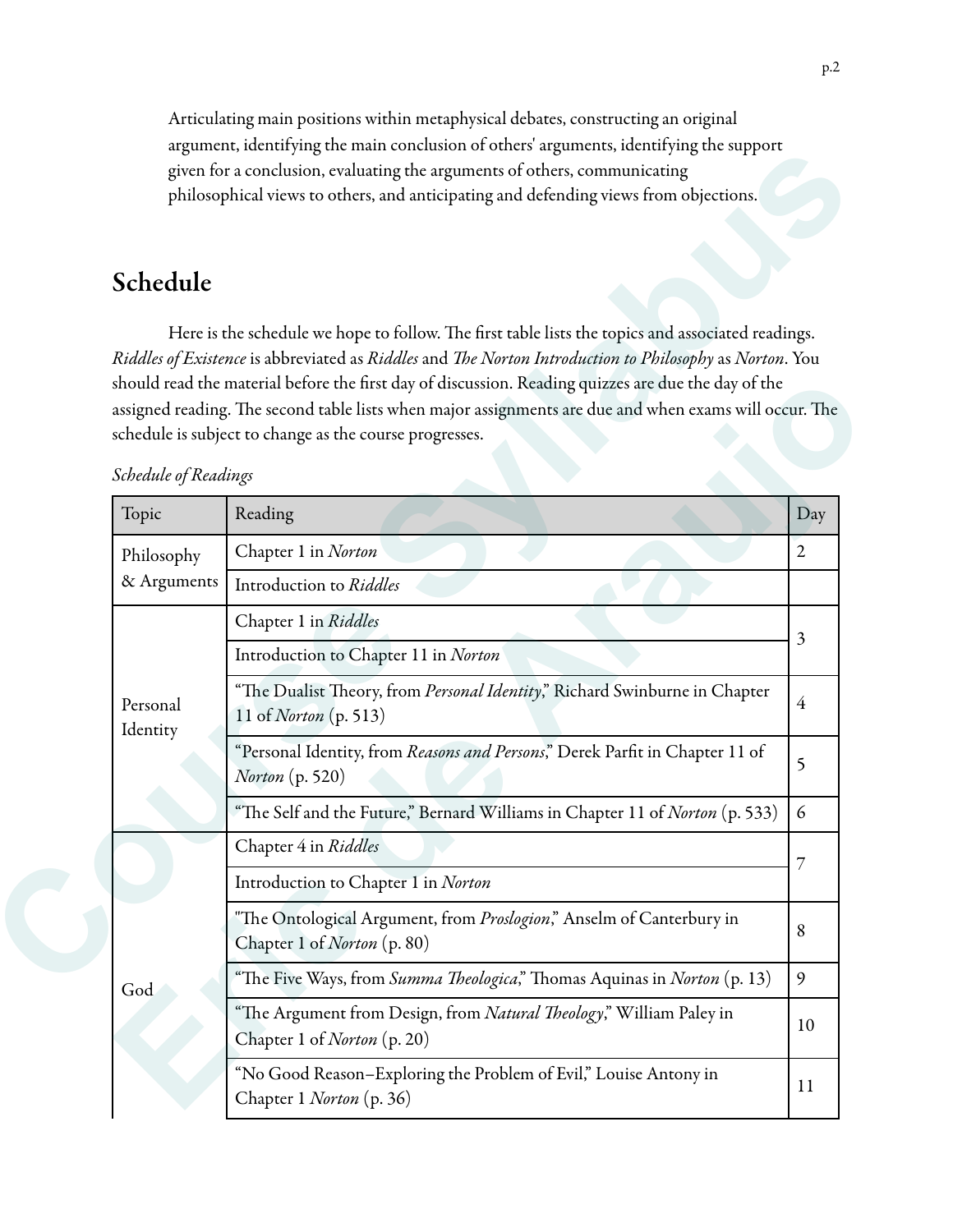|              | "The Problem of Evil," Eleonore Stump in Chapter 1 Norton (p. 47)                                      | 12     |  |
|--------------|--------------------------------------------------------------------------------------------------------|--------|--|
| Free Will    | Chapter 6 in Riddles                                                                                   | 13     |  |
|              | Introduction to Chapter 13 in Norton                                                                   |        |  |
|              | "Free Will," Galen Strawson in Chapter 13 of Norton (p. 600)                                           | 15     |  |
|              | "Human Freedom and the Self," Roderick Chisholm in Chapter 13 of Norton<br>(p.610)                     | 17     |  |
|              | "Freedom of the Will and the Concept of a Person," Harry Frankfurt in<br>Chapter 13 of Norton (p. 634) | 18     |  |
|              | "Sanity and the Metaphysics of Responsibility," Susan Wolf in Chapter 13 of<br><i>Norton</i> (p. 645)  | 19     |  |
|              | "Why Moral Ignorance Is No Excuse," Nomy Arpaly in Chapter 13 of Norton<br>(p.658)                     | 20     |  |
|              | Chapter 7 in Riddles                                                                                   | 21     |  |
|              | Introduction to Chapter 10 in Norton                                                                   |        |  |
| Constitution | "A Thing and Its Matter," Stephen Yablo in Chapter 10 of Norton (p. 461)                               | 22     |  |
|              | "There Are No Ordinary Things," Peter Unger in Chapter 10 of Norton (p.<br>467)                        | 23     |  |
|              | Chapter 8 in Riddles                                                                                   | 24     |  |
|              | Introduction to Chapter 10 in Norton                                                                   |        |  |
| Universals   | "Numbers and Other Immaterial Things," Gideon Rosen in Chapter 10 of<br><i>Norton</i> (p. 476)         | 26     |  |
|              | "Do Numbers Exist?" Penelope Maddy in Chapter 10 of Norton (p. 485)                                    | $27\,$ |  |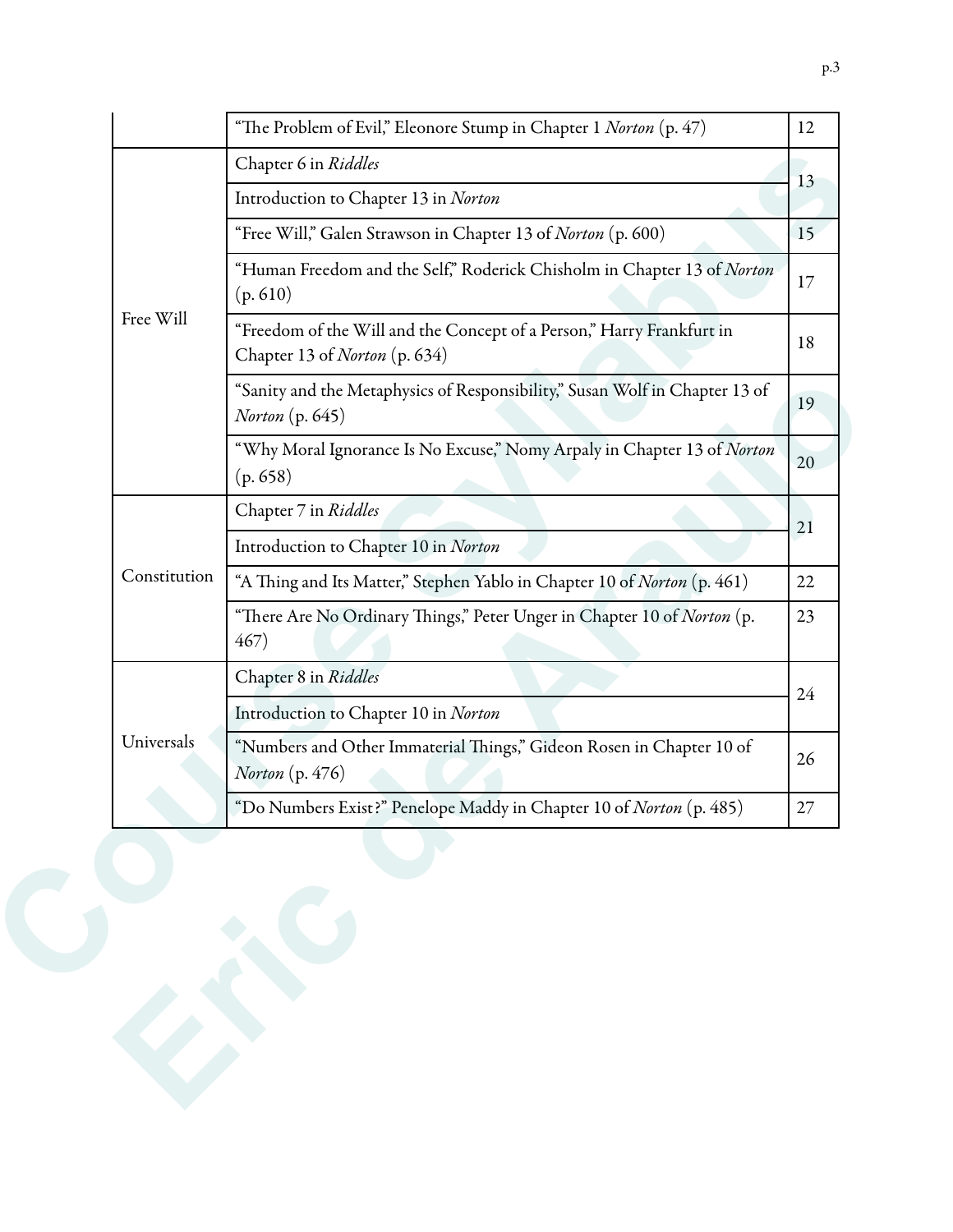*Schedule of Assignments*

| Day            | Major Assignment Due         | Goals          |
|----------------|------------------------------|----------------|
| $\overline{2}$ | Find an Argument             | B              |
| 3              | Critique an Argument         | $\mathbf{B}$   |
|                | Pre-Course Reflection        | $\mathsf{C}$   |
| 14             | Exam 1                       | A, B           |
| 16             | Essay 1 Draft                | A, B, C        |
|                | Peer Review                  | B              |
| 22             | Essay 1 Revision             | A, B, C        |
| 25             | Essay 2 Draft                | A, B, C        |
|                | Peer Review                  | $\overline{B}$ |
| 28             | Exam 2                       | A, B           |
|                | Post-Course Reflection Paper | $\overline{C}$ |
| Exam Week      | Essay 2 Revision             | A, B, C        |

## Grading

| 22                    | Essay 1 Revision             |      |                        | A, B, C       |         |  |
|-----------------------|------------------------------|------|------------------------|---------------|---------|--|
|                       | Essay 2 Draft                |      |                        |               | A, B, C |  |
| 25                    | Peer Review                  |      |                        | $\, {\bf B}$  |         |  |
| 28                    | Exam 2                       |      |                        | A, B          |         |  |
|                       | Post-Course Reflection Paper |      |                        | $\mathcal{C}$ |         |  |
| Exam Week             | Essay 2 Revision             |      |                        | A, B, C       |         |  |
| Grading               | <b>Argument Assignments</b>  | 10%  | Reading Quizzes        |               | 10%     |  |
| Find an Argument      |                              | 5%   |                        | Essays        | 40%     |  |
| Critique an Argument  |                              | 5%   | Draft of Essay 1       |               | 4%      |  |
|                       | Exams                        | 30%  | Draft of Essay 2       |               | 4%      |  |
|                       |                              |      |                        |               |         |  |
| Exam 1                |                              | 15%  | Peer Review of Paper 1 |               | 4%      |  |
| Exam 2                |                              | 15%  | Peer Review of Paper 2 |               | 4%      |  |
|                       | <b>Reflection Papers</b>     | 5%   | Revision of Essay 1    |               | 12%     |  |
| Pre-Course Reflection |                              | 2.5% | Revision of Essay 2    |               | 12%     |  |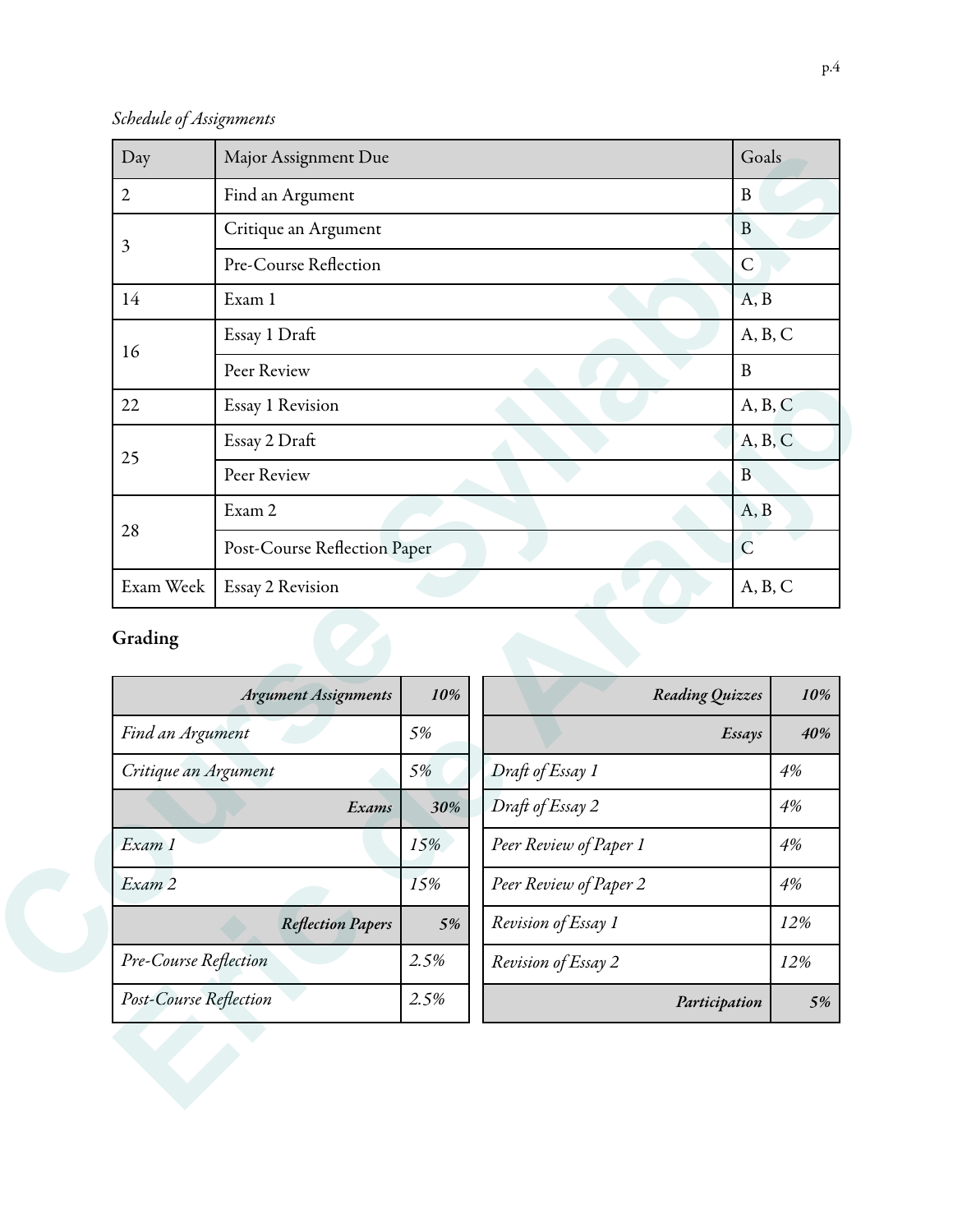### Course Mechanics

 I've planned the course to begin with some basic philosophical skills so you can make your own philosophical contributions. We will then examine particular metaphysical debates by first introducing ourselves to them with the *Riddles of Existence* text and then by reading what certain philosophers have to say in T*e Norton Introduction to Philosophy* anthology. Here are some of the ways we will do that:

#### *Argument Practice*

 In the first few weeks I want you to become comfortable with reading, summarizing, and critiquing arguments. We will have several in class activities and homework assignments that will give you practice with these skills.

#### *Discussion*

Doing philosophy is like having a conversation on a topic with a lot of people. This makes in class discussion a great way to practice doing philosophy. Discussion is an opportunity for you to ask questions about the reading, offer your own views and criticisms, and respond to the views of your peers. My job is to make the views we are looking at clear to the class and to facilitate a dialogue between you, your peers, and the philosophers we are reading.

 I want everyone to grow more comfortable contributing to our in-class discussions. Trying out your ideas with your peers helps improve them. I will offer several ways for you to participate. These will range from large discussions with the whole class to conversations with a partner. In an effort to give everyone an opportunity to participate, I am open to trying different things so that everyone can make a contribution. Again, please contact me if there are any concerns about your contributions to the class. I've planned the course to begin with some basic philosophical skills so you can make your own photocylineal contributions. We will then caraming phristeduc metaphysical delatatos fe from the angle outselver to them with

#### *Reading Quizzes*

 In order to best utilize our time together, there will be short quizzes for each of the readings on Carmen. These are designed to assess basic comprehension of the material so you are prepared to discuss the material in class. These will partially be graded on completion and partially on accuracy.

#### *Essay Dra*f*s, Peer Review, & Revisions*

Much of the dialogue in philosophy today is done through publishing papers. I want you to be able to contribute to the philosophical dialogue by writing your own papers. Like the revision process in academic publishing, we will have a revision process with the papers you write for this course. You will bring a draft of your paper to class and provide feedback on another student's draft in class. Additionally, I will give you feedback on your drafts. That way you will have a chance to respond to this feedback in the final paper you turn in. More information will be provided during the course. you practice with these skills.<br> *Discussion*<br>
Doing philosophy is like having a conversation on a topic with a lot of people. This makes in<br>
class discussion a great way to practice doing philosophy. Discussion is an oppo